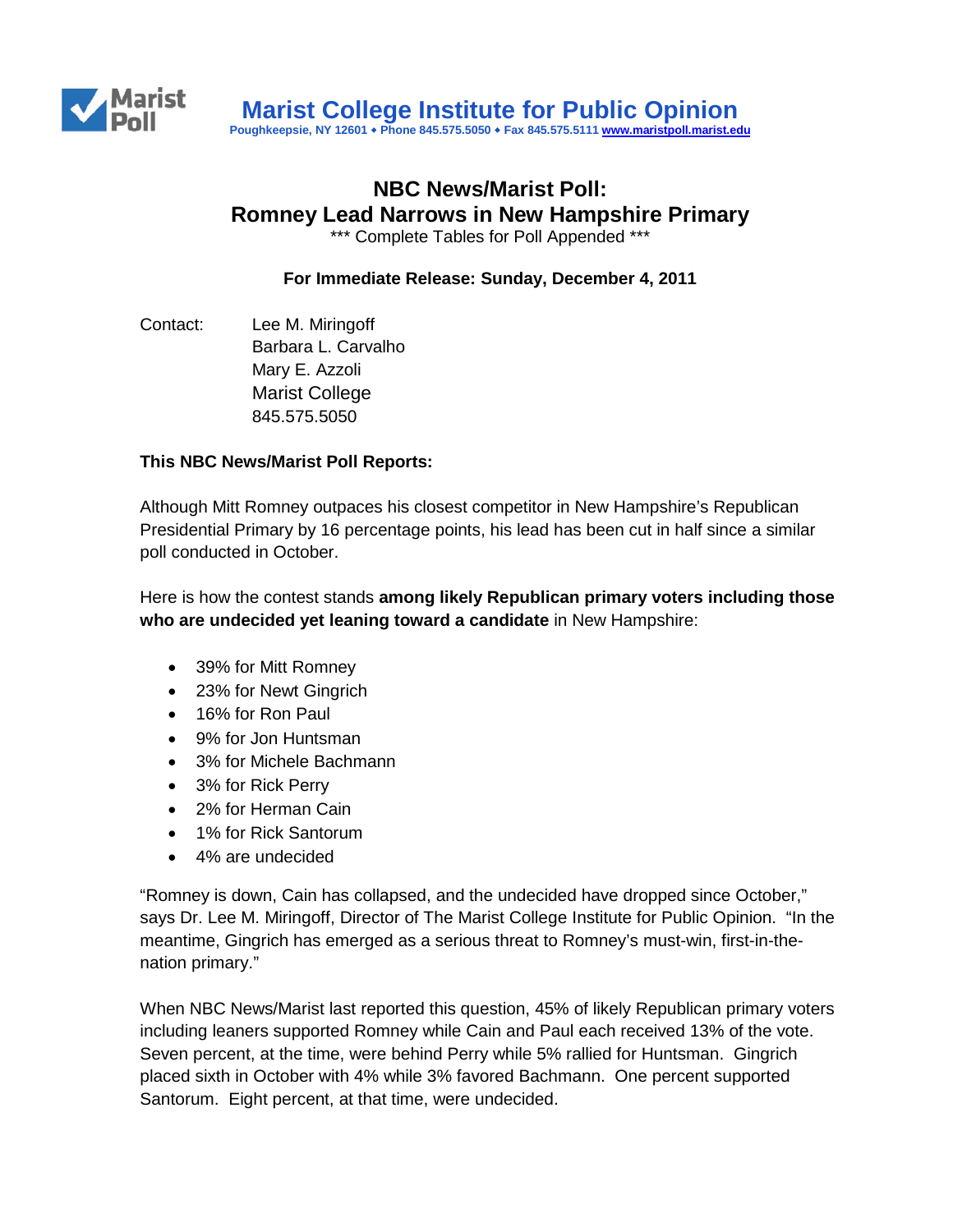Little changes if Cain drops out of the race given he currently receives support from only 2% of New Hampshire voters likely to vote in the Republican primary. Based upon the second choice of his supporters, the contest among likely Republican primary voters including those who are undecided yet leaning toward a candidate is now 39% for Romney, 24% for Gingrich, and 16% for Paul. Nine percent back Huntsman while Bachmann and Perry each receive 3%. Two percent support Santorum, and 4% remain undecided.

Among **the potential Republican electorate in New Hampshire**, that is, all Republicans and those independents who plan to vote in the primary, **including those who are undecided yet leaning toward a candidate,** Romney has a 19 percentage point lead. 40% back Romney while Gingrich takes the second spot with 21% followed by Paul with 16% and Huntsman with 10%. Three percent favor Bachmann, and the same proportion -- 3% -- rallies for Perry. Two percent back Cain, and 1% supports Santorum. Four percent are undecided.

## **Key points:**

- When looking at likely primary voters including those who are undecided yet leaning toward a candidate, Romney leads Gingrich by 12 percentage points among **Republicans** and by 21 percentage points among **independents**.
- Romney and Gingrich vie for the top spot among **likely Republican primary voters who support the Tea Party.** Each receives the support of 33%. However, among those who **strongly back the Tea Party**, 41% are for Gingrich compared with 19% for Romney.
- Gingrich -- 36% -- has the advantage over Romney -- 29% -- among **likely Republican primary voters who are very conservative**.

## **More Voters Firmly Committed to Candidate**

Nearly half of likely Republican primary voters -- 49% -- say they strongly support their choice of candidate while 31% report they are somewhat committed to their pick. 18% might vote differently, and 2% are unsure.

There has been an increase in the proportion of voters who say they stand firm behind their choice of candidate. In NBC News/Marist's October survey, 38% of likely Republican primary voters were strongly committed to their choice of candidate, 35% were somewhat behind their pick, and 26% said they might cast their ballot differently. Only 1%, at the time, was unsure.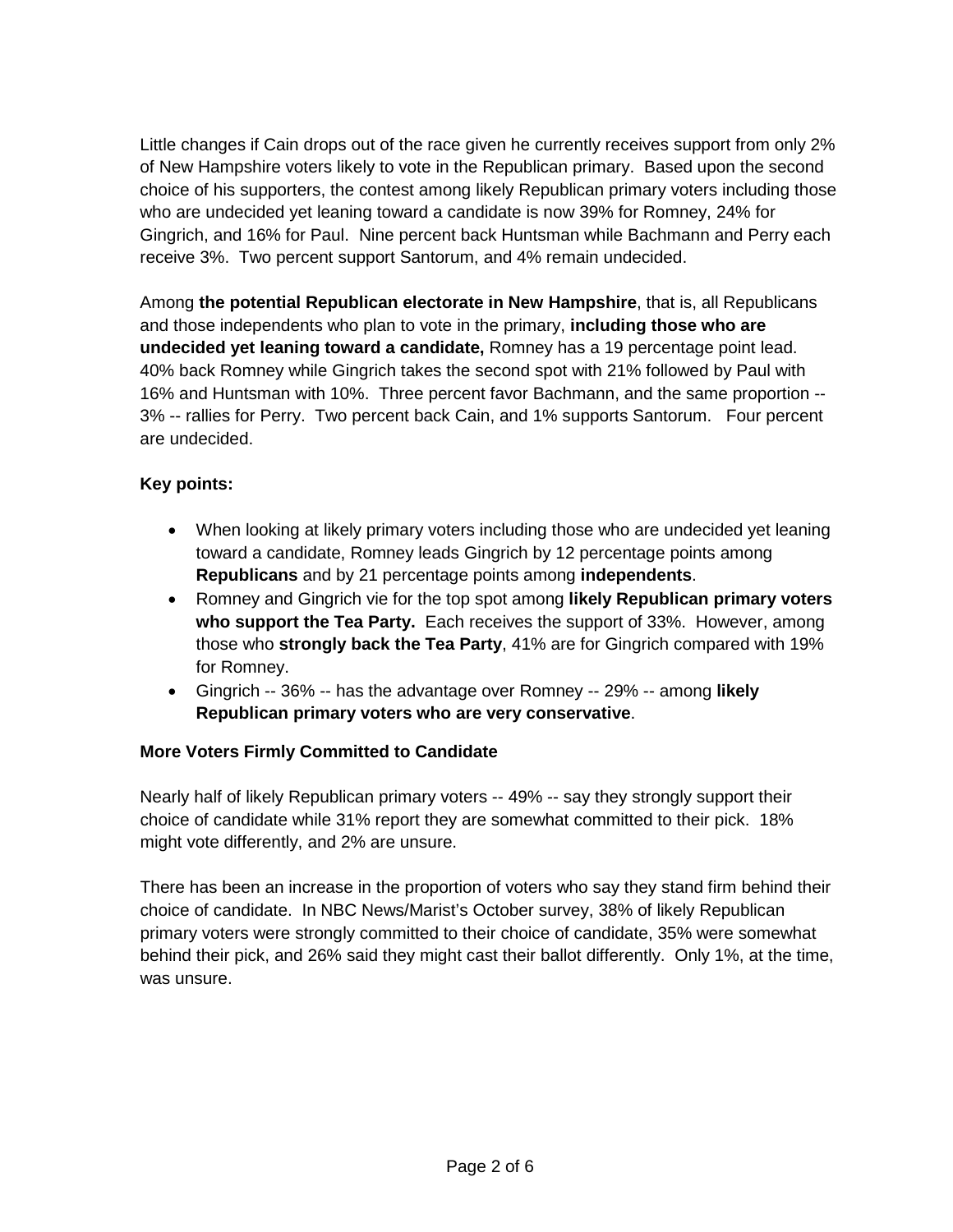## **Key points:**

• More than six in ten **likely Republican primary voters who back Paul** -- 62% -- are firmly committed to him compared with 48% of **Romney's backers** and 48% of **Gingrich's supporters** who say the same about their pick.

#### **Gingrich, Romney Top List for Second Best**

Who do likely Republican primary voters in New Hampshire say is their second choice for the nomination? Nearly one in four -- 24% -- select Gingrich while the same proportion -- 24% -- picks Romney. 11% say Paul is second best while 8% favor Huntsman. Cain and Perry follow closely behind with 7% each. Five percent choose Bachmann as their second choice while 4% think Santorum rates as the second best option. Nine percent are undecided.

#### **Romney Viewed as Acceptable Nominee by More than Six in Ten**

63% of likely Republican primary voters in New Hampshire believe Mitt Romney is a good fit for the GOP nomination. An additional 23% think he is acceptable, but have reservations. 12% say he is not an acceptable candidate. Only 1% is unsure.

Gingrich is perceived by a majority of likely Republican primary voters -- 54% -- to be an acceptable choice while 25% agree but with reservations. Nearly one in five -- 19% -- say he is not a good fit for the top of the ticket, and 3% are unsure.

When it comes to Paul's acceptability, likely voters fracture. 38% say he would be an acceptable fit, 29% believe he would be suitable but have concerns, and 31% report he would be an unacceptable nominee. Two percent are unsure.

## **Controversial Issues: Candidate Who Supports Limited Amnesty Acceptable, Says Majority**

54% of likely Republican primary voters in New Hampshire find it acceptable if the Republican nominee **supports limited amnesty for some illegal immigrants**. 41%, though, believe it is unacceptable, and 5% are unsure.

However, most -- 84% -- think it is unacceptable if the nominee **tolerates Iran building nuclear weapons**. 12% believe it is acceptable, and 4% are unsure.

83% of likely Republican primary voters also say it is unacceptable if the GOP nominee **favors allowing illegal immigrants to obtain in-state tuition**. 14% report it is acceptable, and 3% are unsure.

When it comes to a candidate who **has been accused of sexual harassment**, more than six in ten likely Republican primary voters -- 63% -- are not comfortable with a nominee who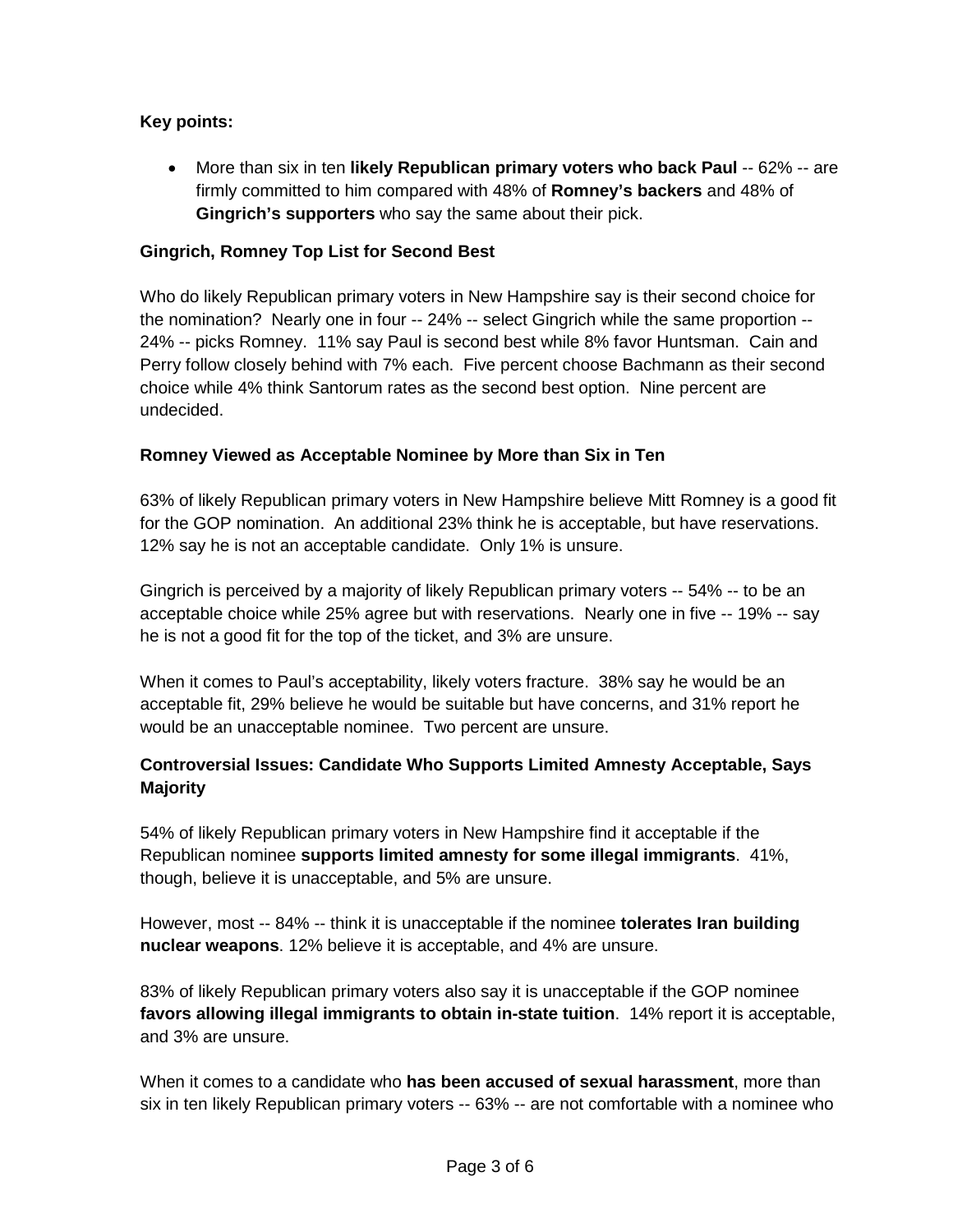has faced such allegations while 32% don't believe this to be problematic. Five percent are unsure.

Six in ten -- 60% -- don't think it is acceptable for the Republican nominee **to support an individual mandate for health care insurance** while 32% believe such a position on the issue is fine. Seven percent are unsure.

If the Republican nominee **has earned millions of dollars advising Freddie Mac**, nearly six in ten likely voters -- 59% -- find this to be unacceptable. 34%, however, do not object to having such a nominee top the ticket, and 7% are unsure.

## **Issues Key Candidate Quality**

What matters most to likely Republican primary voters in choosing a nominee? Three in ten -- 30% -- believe a candidate who is close to their positions on the issues is the priority. Nearly one in four -- 23% -- thinks someone who shares their values is most important while the same proportion -- 23% -- says a candidate who can defeat President Barack Obama in the general election is paramount. 22% report experience matters most, and 2% are unsure.

In October, the same proportion of likely Republican primary voters -- 30% -- thought shared positions on the issues was the leading factor when choosing a candidate while 28% believed someone who had similar values was the most important. 22% put experience at the top of their list while 19% thought electability was key. Two percent, at the time, were unsure.

## **Key points:**

- Romney does well among likely Republican primary voters who want a **candidate who can defeat President Obama** -- 46% -- compared with 35% for Gingrich.
- Romney has an edge among those who favor **experience** in a candidate -- 40%. Gingrich receives 28% of this group. Romney's biggest drop since October is among these voters. Romney garnered 64% support from voters focused on experience in the earlier poll.
- Among those who **w**a**nt a candidate with similar values**, Romney leads with 35% to 20% for Gingrich and 19% for Paul.
- Looking at those **who think someone who is closest to them on the issues** is the priority, Romney -- 35% -- is followed by Paul with 25%, Gingrich with 14%, and Huntsman with the same proportion -- 14%.

## **More Than Six in Ten Call Romney a Moderate**

61% of likely Republican primary voters believe Romney is a moderate while 24% think he is a conservative, and 10% say he is a liberal. Five percent are unsure. However, just 35% of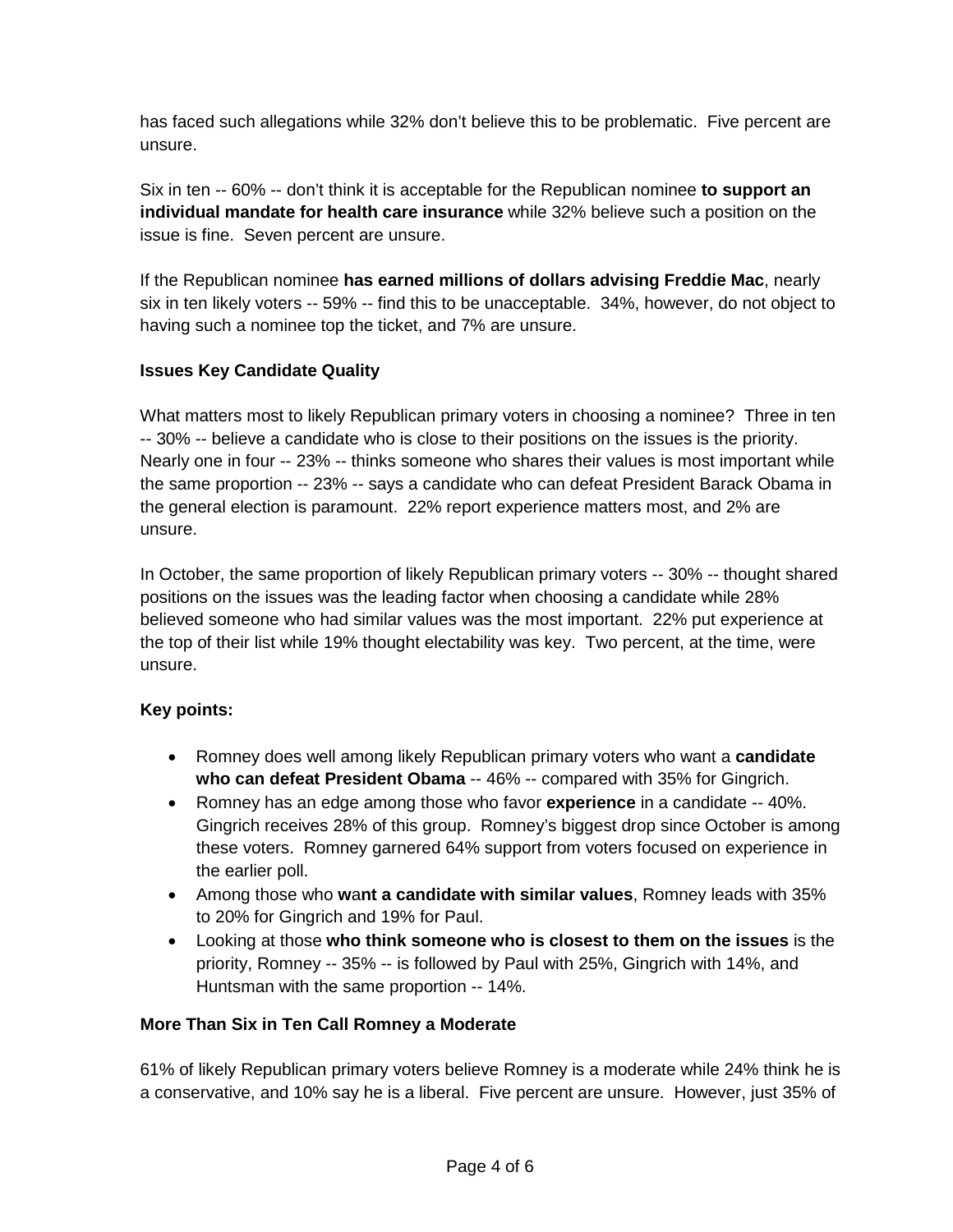likely Republican primary voters describe themselves as moderate compared with 58% who identify as conservative or very conservative.

#### **Many Say Mormons are Christians**

62% of likely Republican primary voters believe that a Mormon is a Christian. 38%, however, think they are not or are unsure.

#### **Key points:**

• Romney leads **among those who believe a Mormon is a Christian** -- 44%. He is also ahead among those who think a Mormon is not a Christian or are unsure but by a narrower margin.

#### **Trump Backing Provides Little Benefit**

Most Republicans who are likely to vote in the New Hampshire primary would not be more likely to vote for a candidate who receives the endorsement of Donald Trump. A plurality -- 42% -- reports such an endorsement would make no difference to their vote while 37% say it would make them less likely to vote for such a candidate. Only 19% think a Trump endorsement would make them more likely to cast their ballot for a candidate, and 2% are unsure.

#### **Romney, Paul Run Competitively Against Obama, but Romney Loses Some Ground**

In hypothetical contests against potential Republican challengers, both Romney and Paul are neck and neck with President Barack Obama in New Hampshire.

46% of registered voters in New Hampshire support **Romney** while 43% back Obama. 11% are undecided.

In NBC News/Marist's October survey, Romney had a nine percentage point lead over the president. At that time, Romney received the backing of 49% compared with 40% for Obama. 11%, at that time, were undecided.

When pitted against **Paul**, 44% of registered voters favor Obama while 42% are behind Paul. 14% are undecided. Here, independents divide. 45% back Obama while 40% rally for Paul. There is also a gender gap. A majority of women -- 53% -- favor Obama while nearly half of men -- 49% -- are behind Paul. Paul has the edge among registered voters younger than 45 -- 45% -- compared with 39% for Obama.

The president has a 10 percentage point lead against **Gingrich**. Almost half of voters -- 49% -- support the president while 39% rally for Gingrich. 12% are undecided.